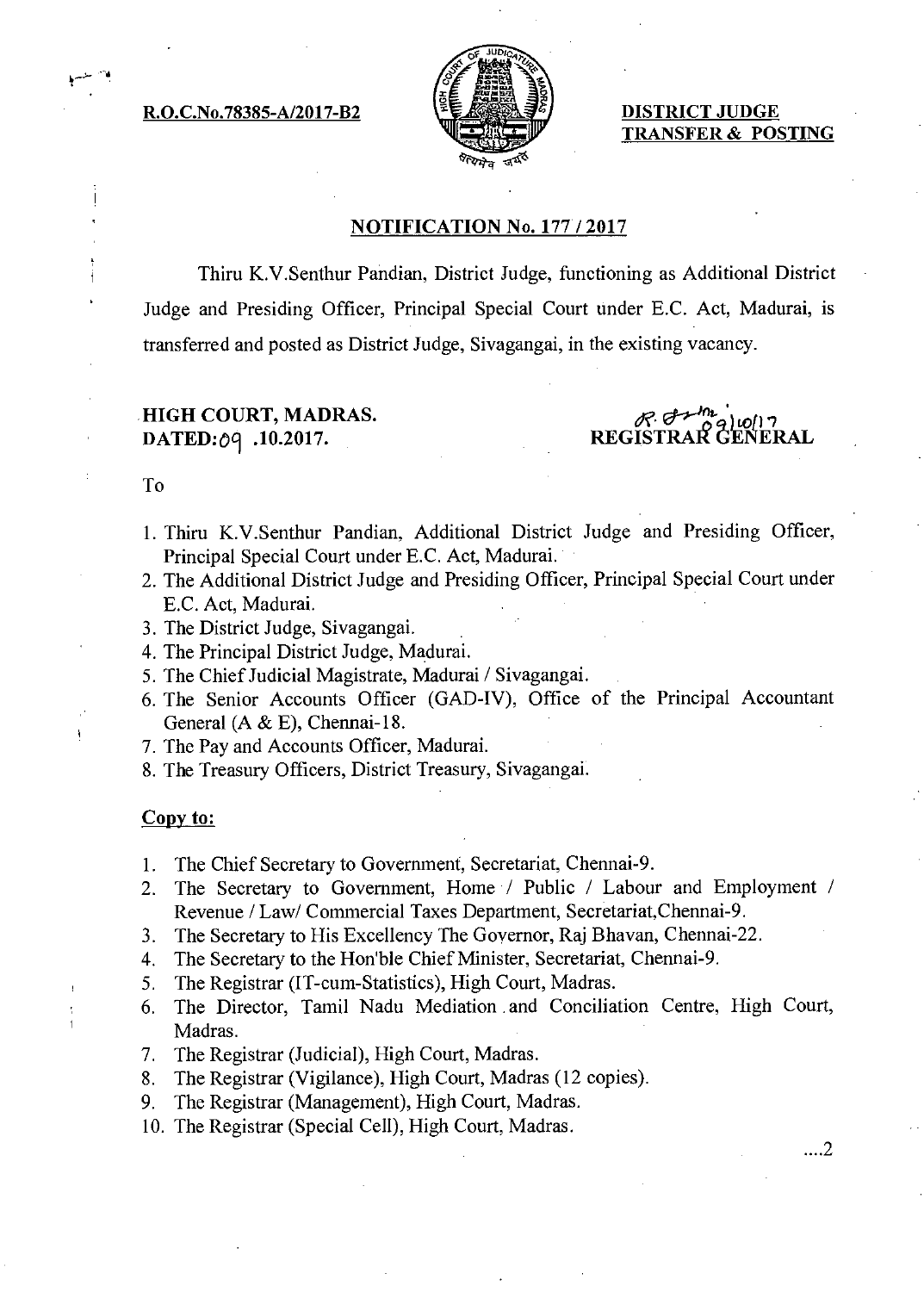- 11. The Registrar-cum-Private Secretary to the Hon'ble The Chief Justice, High Court, Madras.
- 12. The Registrar (District Judiciary), High Court, Madras.
- 13. The Additional Registrar -I (Vigilance), High Court, Madras.
- 14. The Registrar (Administration), High Court, Madras.
- 15. The Registrar-cum-Special Officer (Liaisoning), High Court, Madras.
- 16. The Registrar (Recruitment), High Court, Madras.
- 17. The Official Assignee, High Court, Madras.
- 18. The Additional Registrar General, Madurai Bench of Madras High Court, Madurai.
- 19. The Additional Registrar-II (Vigilance), Madurai Bench of Madras High Court, Madurai.
- 20. The Registrar (Judicial), Madurai Bench of Madras High Court, Madurai.
- 21. The Registrar (Administration), Madurai Bench of Madras High Court, Madurai.
- 22. The Additional Registrar (IT & Statistics), Madurai Bench of Madras High Court, Madurai.
- 23. The Director, Tamil Nadu State Judicial Academy, No.30 (95), P.S.K.R.Salai (Greenways Road), R.A.Puram, Chennai-28.
- 24. The Member Secretary, Tamil Nadu State Legal Services Authority, Chennai.
- 25. The Secretary, Tamil Nadu Judicial Officers Association, Chennai.
- 26. The Deputy Director, Regional Centre of Judicial Academy, No.251, Scheme Road, Race Course, Coimbatore —641 018.
- 27. The Deputy Director, Regional Centre of Tamil Nadu State Judicial Academy, Alagar Koil Road, K.Pudur, Madurai-625 002.
- 28. The Chief Accounts Officer, High Court, Madras.
- 29. The Assistant Registrar, Admn.II / Admn.III / Admn.IV / Per.Admn. / A.S. / Rules / Computer / Pondicherry, High Court, Madras.
- 30. The Section Officer, 'C' / Computer / 'Cl' / 'D' / 'F' / 'G' / Budget / 'B5' / B7 / 'J' / Library / Stationery Sections / Legal Cell / Computer Server Room, High Court, Madras.
- 31. The Technical Director, NIC, High Court, Madras.
- 32. The Record Keeper, A.D. Records, High Court, Madras.

+ Spare 5.

 $\frac{1}{4}$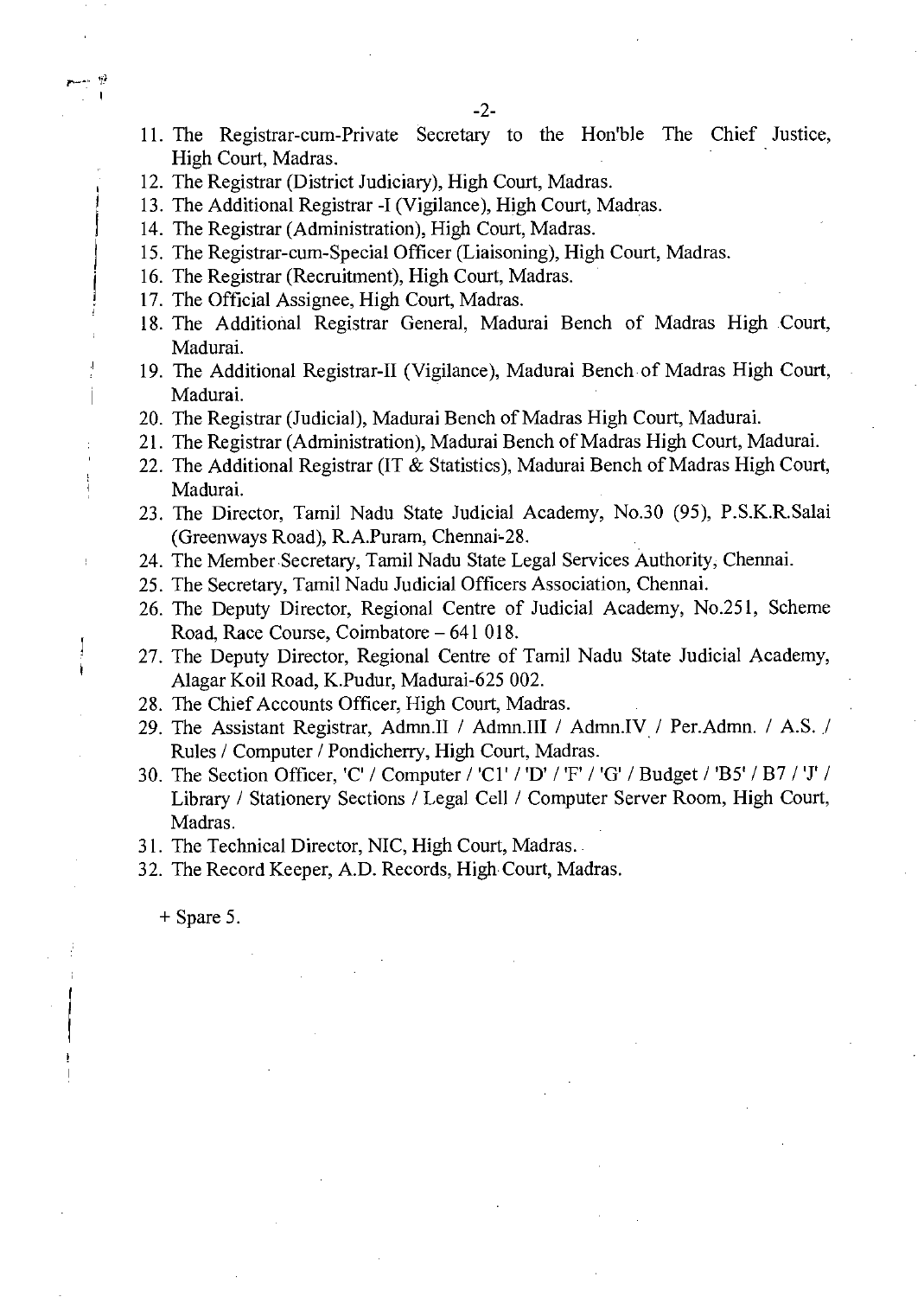## R.O.C.No.78385-A/2017-B2



# OFFICIAL MEMORANDUM

Sub: Courts and Judges — Thiru K.V.Senthur Pandian, District Judge, functioning as Additional District Judge and Presiding Officer, Principal Special Court under E.C. Act, Madurai - transferred and posted as District Judge, Sivagangai - Notification issued - Joining instructions — Issued.

Ref: High Court's Notification No. 177 / 2017 dated: 09 .10.2017. .............

Thiru K.V.Senthur Pandian, District Judge, functioning as Additional District Judge and Presiding Officer, Principal Special Court under E.C.Act, Madurai, who has been transferred and posted as District Judge, Sivagangai, vide High Court's Notification cited above, is required to hand over charge of his post to the Judge, I Additional Special Court for exclusive trial of cases under N.D.P.S. Act, Madurai, immediately, and take charge of his new post, within the joining time prescribed under relevant Rules.

The Judge, I Additional Special Court for exclusive trial of cases under N.D.P.S. Act, Madurai, is required to hold full additional charge of the post of Additional District Judge and Presiding Officer, Principal Special Court under E.C.Act, Madurai, until further orders.

### HIGH COURT, MADRAS. DATED: 09 .10.2017.

**ist efritet tic/** i7 REGISTRAR GENERAL

To

j.

- 1. Thiru K.V.Senthur Pandian, Additional District Judge and Presiding Officer, Principal Special Court under E.C. Act, Madurai.
- 2. The Additional District Judge and Presiding Officer, Principal Special Court under E.C. Act, Madurai. ...2

-2-